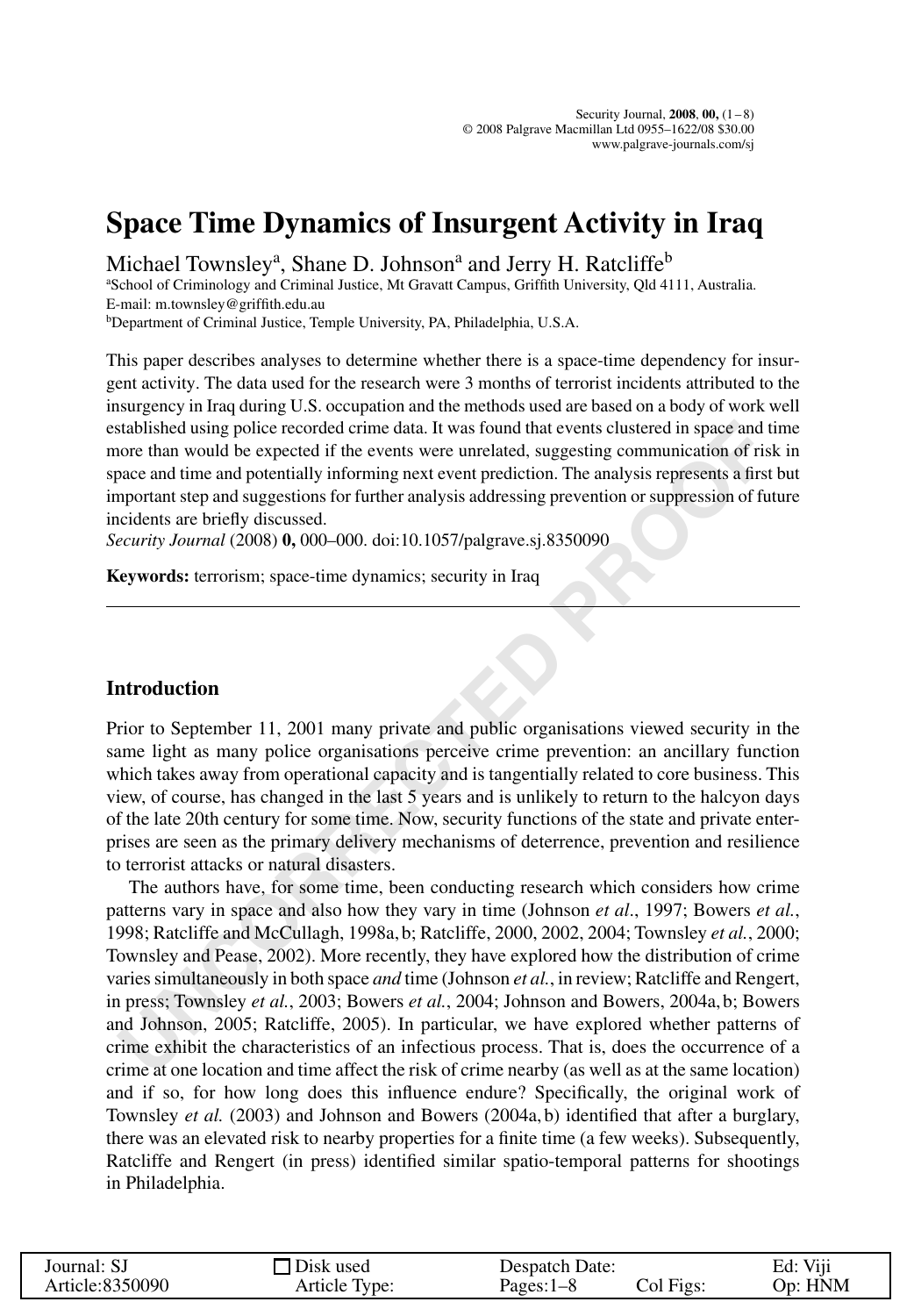The following research paper outlines our attempts to study the spatial and temporal patterns of insurgent attacks in Iraq during U.S. military occupation. We attempted to identify patterns that would be operationally relevant from a security point of view. There are a number of novel aspects to the current study. To the best of our knowledge, this research is the first examination of space-time patterns of crime conducted outside of a Western country. As such, it provides an opportunity to determine if spatio-temporal behaviours common in Australia, the U.K. and U.S., which may be due to the urban landscape and socio-demographic patterns in those countries, are the same in a non-Western situation (specifically Baghdad). Secondly, the (unfortunately) high volume of insurgent activity provides an opportunity to establish if research approaches originally developed for property crime can be used to effectively model an emerging and evolving security challenge. Finally, it provides an opportunity to make a modest contribution to better understanding a problem currently facing coalition troops and Iraqi security forces.

 The theoretical underpinning of the work presented here is rational choice theory (Cornish and Clarke, 1986), although the most germane perspective is Clarke and Newman's recent monograph *Outsmarting the Terrorists* (2006). They claim that we should consider terrorism as a type of crime and that the decision-making processes of criminals and terrorists are broadly similar. Terrorists have certain goals (both short and long term), and are constantly evaluating opportunities to achieve these in terms of a risk and reward calculus. Like offenders, terrorists have limited resources (money, time and personnel) and attempt to evade the attention of organisations dedicated to preventing their activity. In short, attacks are carried when the perceived reward exceeds the perceived risk. In concrete terms:

- (1) not all targets are equally attractive to terrorists; and
- $(2)$  terrorists are unlikely to be able to strike at will because they are constrained by finite resources or excessive risk.

Finally, it provides an opportunity to make a modest contribution to better understandinoplem currently facial rot control of the three control and Iraqi security forces.<br>The theoretical underpinning of the work presented To the casual reader having watched on television the devastating result of roadside bombs in Iraq, it might seem incongruous to consider suicide bombings and other forms of insurgent activity to be theoretically related to rational choice perspectives used to explain vehicle crime and burglary. There seems little that is rational about the targeting of improvised explosive devices (IEDs); however, to the perpetrator these acts are entirely rational. It is probably more realistic to suggest that these acts display what is more commonly termed "limited" or "bounded" rationality (Cornish and Clarke, 1986). As Sandler and Arce explain (citing some of Sandler's earlier work), "empirical support for terrorists' rationality is given credence by their predictable responses to changes in their constraints"  $(2003, p. 320)^{1}$ 

 In the current analysis, we explored the time-space distribution of insurgent incidents in Iraq. Two patterns seemed plausible: (i) attacks would cluster in space but not time; or (ii) that attacks would cluster in space and time in the same way as a disease (and crime). Clarke and Newman would predict that the latter more likely not least because this would be an efficient way of operating. On the basis of the least effort principle (Zipf, 1949), attacks

<sup>&</sup>lt;sup>1</sup> Interestingly, much of the empirical work on terrorist attacks supports a rational actor thesis but implicitly suggests that displacement of attacks is inevitable. Clarke and Newman (2006, Chapter 4) argue that displacement is far from certain and the data sources used in such studies are not suited to shedding light on this issue.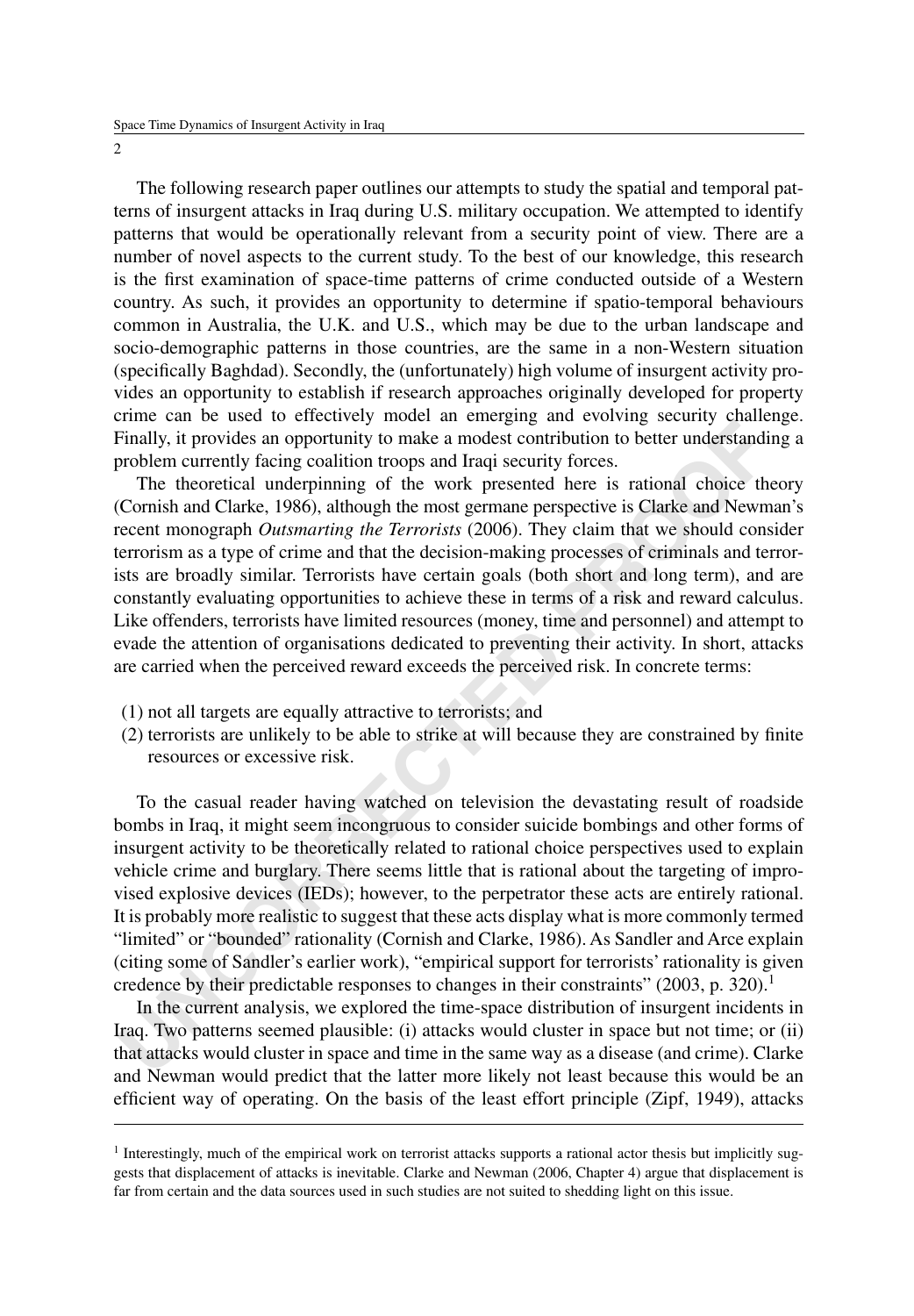would need to occur near enough to each other to minimise the effort expended by operatives in travelling to new locations, but not so close as to make the risk of capture more than trivial.

 We considered the former a possibility in case insurgent resources were not constrained (e.g. operatives were easily replaced) or the military were not perceived as a credible threat and therefore did not curtail terrorists ' movement. A recent Brookings Institution Iraqi Index certainly suggests that the rate of capture is low; the number of insurgents in Iraq is consistently estimated at more than 15,000, yet only about 2,000 of these are detained or killed every month. The number of insurgent attacks per day shows a virtual monotonic increase (O'Hanlon and Kamp, 2006).<sup>2,3</sup> However, there is also the possibility of the latter if insurgents respond to security force activity. Clusters of actions in both time and space may suggest that insurgents identify a location near a weapons cache and then conduct a number of quick attacks that allow them to strike and move on before a concerted response can be organised. Like property offenders who do not travel farther than necessary to steal property (the least effort principle), insurgents are unlikely to stray too far from a weapon haul due to the increased risk of interdiction prior to an attack. They may only travel far enough to minimise the chance of identifying an explosives cache should they be intercepted (essentially an unusual twist on the least effort principle).

East that insurgents identity a location near a weapons cache and then conduct a num<br>the distarks that insurgents identity a location near a weapons cache and then conduct a num<br>quivalent starks that allow them to strike a The research question posed in this paper is different in scope to those dealt with previously in the academic research. Our reading of the conflict prediction literature suggests that the units of analysis are often large in size (two nation states resolving a dispute), the data are qualitative (troop build up, trade sanctions, political posturing, etc.) and often have a long time horizon. In contrast, the aim of our approach is to identify patterns in the actions of distinct cells of operatives (even if they cannot be individually identified) using quantitative data at fine levels of resolution in space and time. The purpose of so doing is to inform methods of predicting the timing and locations of future events.

 Our analysis was developed to support tactical decisions, whereas many threat assessments are strategic in focus. This is not to say there are no weaknesses in the approach outlined here – we do not claim to predict acts of macroterrorism, a term coined to describe spectacular acts of terrorism resulting in large losses of life (Woo, 2007) – but that the bulk of predictions of terrorist/insurgent activity are not operationally relevant. In the current study then, the question of central interest was whether there exists a regularity in the timing and location of insurgent attacks that might inform their subsequent prediction.

#### **Data**

 To investigate the research question, we were provided with 3 months of insurgent incident information from Iraq. The data attribute fields included incident number (to distinguish

<sup>&</sup>lt;sup>2</sup> Although recently the success rate of attacks has roughly halved.

<sup>&</sup>lt;sup>3</sup> These data come from the Total Number of Insurgents Detained or Killed and Number of Daily Attacks by Insurgents graphs and the Estimated Strength of Insurgency Nationwide table in O ' Hanlon and Kamp (2006) . The respective footnotes indicate that, unsurprisingly, these data are imprecise to some degree, although we think that they reflect the general perception that the Iraqi insurgency appears resilient to considerable personnel depletion (10 per cent per month) without a corresponding drop in activity.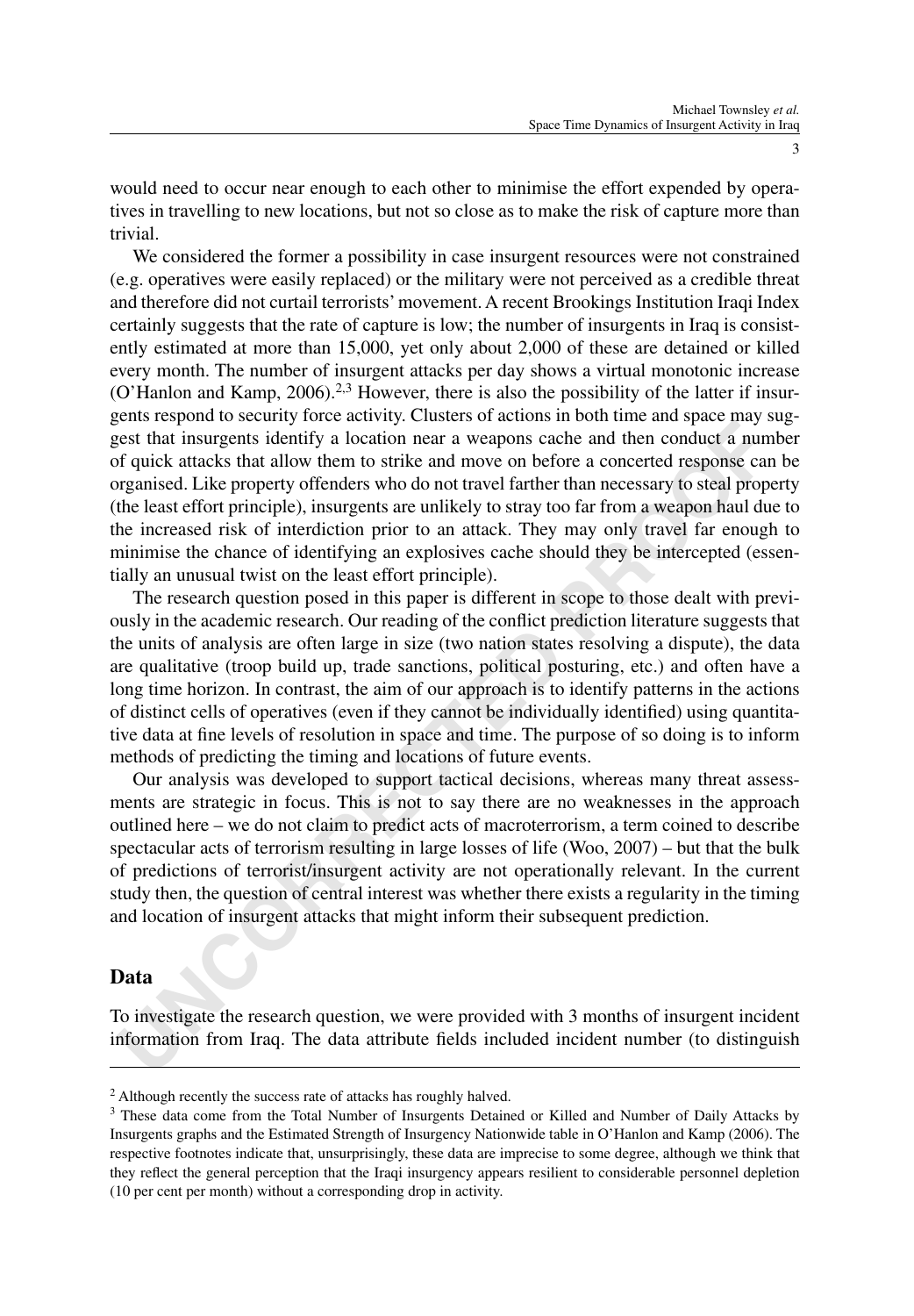|                                |        | Distance between events in pair |              |              |
|--------------------------------|--------|---------------------------------|--------------|--------------|
|                                |        | $0 - 100m$                      | $101 - 200m$ | $201 - 300m$ |
| Time between<br>events in pair | 1 day  | 421                             | 221          | 189          |
|                                | 2 days | 246                             | 209          | 91           |
|                                | 3 days | 102                             | 237          | 144          |

#### **Table 1** Example of a summary contingency table (data are fictitious)

separate incidents), location in latitude and longitude coordinates and date. This amounted to almost 2,168 records. The time frame these data covered was from 4 February 2004 to 30 April 2004.<sup>4</sup> Of all the incidents, 916 (about 40 per cent) were labelled IED. This was easily the largest single category and as such the analysis is restricted to this type of incident.

 Owing to the uniqueness of these data we have not been in a position to explore varieties of IED events, nor to determine the reliability of the coding of events. Some of the other categories present but not included in this analysis were labelled "landmine", "suicide bomber", "vehicle borne IED" and "grenade", but their frequencies were so low that their exclusion was unlikely to impact the results.

#### **Methodology**

 The technique used here has been developed by the authors in other research ( Johnson *et al* ., in review) to investigate the communicability of burglary risk. Simply put, we applied an epidemiological model of infectious diseases to test for the communicability of future risk. The same approach has been used here.

**Expansive to the incidents.** 916 (about 40 per early and the set time that is a sample of land the incidents. 916 (about 40 per cent) were labelled IED. This was the algo of whil the incidents, 916 (about 40 per cent) we To summarise as concisely as practicable, for a set of data, each observation is compared with every other (*n* cases generates  $n(n-1)/2$  pairs) and the space and time difference of each pair computed. A contingency table is then populated to summarise the distribution of pairs at various space-time combinations. For example, table cells represent how many events occurred within 100 m and 1 day of each other, how many occurred within 101-200 m and 2 days, and so on. In this way, we populate a contingency table (see Table 1 ), and this can be used to summarise the patterns observed for the whole data set.

 As with burglary patterns in residential neighbourhoods, the pattern of potential targets is assumed to be plentiful and not an inhibiting factor in the analysis. Equally, in Baghdad, the distribution of potential targets (across both the resident population and coalition forces) is deemed to be widespread and prolific for the purposes of this analysis. This means that the opportunities for attacks are widespread and not a function of limited target availability. Nevertheless, as will be explained below, unlike many tests of spatial clustering, complete spatial (or temporal) randomness is assumed not to be a feature of the expected distribution. Events are expected to cluster in some places more than others and this is accounted for in the analysis.

<sup>4</sup> A minor note is that this is a time period in the U.S. occupation of Iraq after U.S. President George Bush declared " major combat operations in Iraq have ended".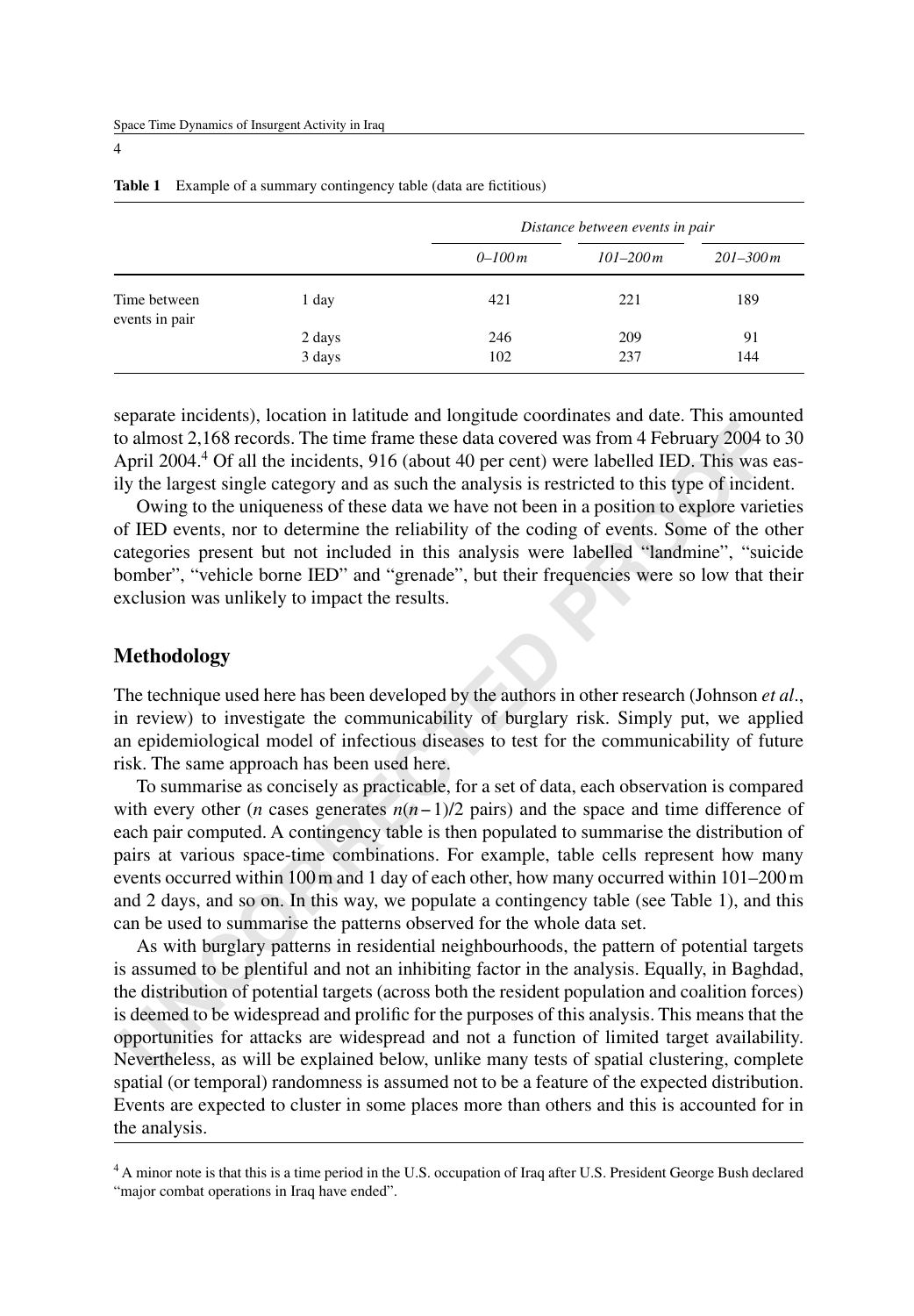To briefly elaborate, it can be concluded that some form of communicability exists if many more pairs are observed to occur closer in space and time than would be expected on the basis of chance. Determining how many pairs of events would be expected to occur at the different space-time intervals (e.g. within 100 m and 1 day) is a methodological challenge, and it is one we address using a technique known as a Monte Carlo test where an expected distribution is generated from the observed distribution.<sup>5</sup>

 A number of commonly used inferential statistical tests used for studying the spatial distribution of events assume that events may occur at any location at any time with equal probability. This is quite unrealistic as this (null hypothesis) implies events could occur in illogical locations (residential burglaries in public parks, say). Employing a Monte Carlo test generates an expected distribution that better reflects the underlying morphology of location being studied, as well as any variation in the timing of events.

Example the expected distribution of events, the boost continuo being studied, as well as any variation in the timing of events.<br>
Having derived the expected of the total between the compared to what would be expected on t Having derived the expected distribution of events, the observed frequency for each cell is compared to what would be expected on the basis of chance. A *P* -value is calculated for every cell. This is the probability of obtaining the observed results if the null hypothesis – space-time independence – is true. The inferential test is one sided, meaning that we are only interested in departures from expectation in a certain direction. Therefore we are not interested in any difference, but instances where there is an excess of pairs compared to what we would expect under the null hypothesis situation. As the analysis presented here is exploratory, we chose a range of space-time thresholds to locate these departures from space-time independence.

#### **Results**

 Figure 1 displays the results of the analysis. It shows three tables of IED pair frequencies using different space-time bandwidths. Each cell represents a space-time combination and is shaded according to whether the *P*-value of that cell is less than 0.05. The extent of shading is determined by the ratio of observed to expected pairs. This measure of effect size is a useful companion to the *P* -value because as cell frequencies become larger it is increasingly easier for small differences between observed and expected frequencies to be identified as statistically significant.

 As mentioned before, for the hypothesis test applied, for any particular cell we are only concerned with the identification of an abundance of event pairs; that is, instances where there are more pairs than we would expect if we assumed the location and timing of IED attacks were unrelated. It should be noted that pairs of incidents with no spatial distance (IED attacks at the same location) have been excluded from the analysis, as have pairs of incidents that occurred on the same day as each other.

 Increments in the bandwidths considered for the elapsed time between event pairs are constant across the three figures but differ for space. The finest resolution of analysis is displayed on the left, with each grid corresponding to 250 m intervals, and the largest resolution to the right, each grids corresponding to  $10 \text{ km}$ . Across all three figures there is a core

 $<sup>5</sup>$  The idea is that the observed data is just one realisation of the process. Randomly shuffling dates among events</sup> allows other realisations to be created. A total of 999 realisations were created to form an expected distribution. The observed distribution is added to make a sample size of 1,000.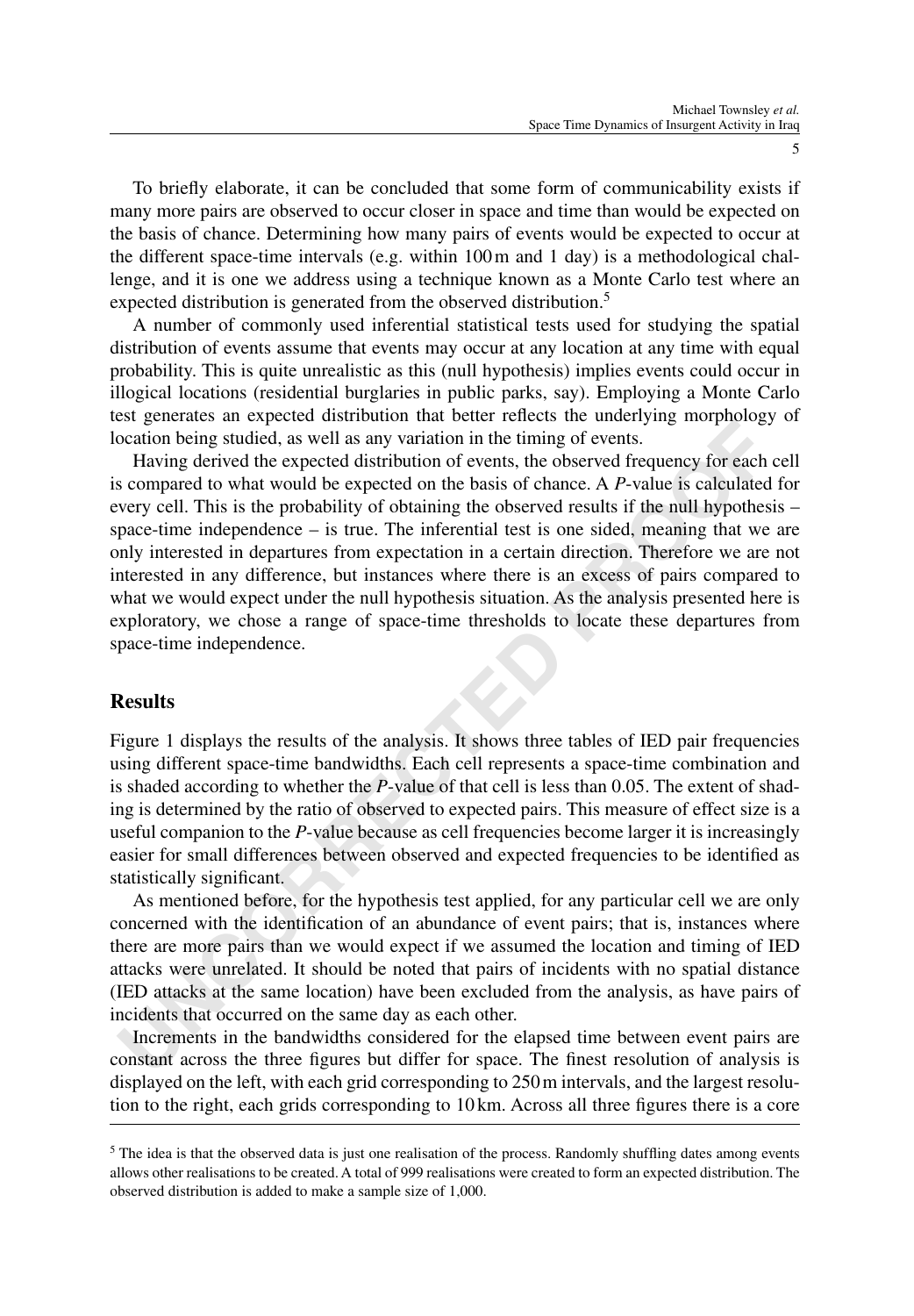

**Figure 1** . Patterns of space-time dependence at different space thresholds. (a) Refers to space increments of 250 m and time increments of 2 days; (b) refers to space increments of 1 km and time increments of 2 days; and (c) has the same time increment as (b) but increase in space by units of 10 km. Pairs of IED attacks at the same location (zero distance) are not included in the first column of cells. Cells are shaded depending on whether the number of pairs is significantly greater  $(P<0.05)$  than the expected pair count.

of cells in the lower left which display departures from space-time independence. Taken as a group, this suggests a range of communicability. Larger differences in cell frequencies were observed for smaller increments in space.

Figure 1. Patterns of space-time dependence different space thresholds, (a) Refers to space increments 250m and time increments of 2 days; (b) refers to space increments of 1 days (b) refers to space increments of 1 km and In summary, the emergent trends are consistent with the hypotheses discussed in the introduction and enumerate the distances and times over which these patterns emerge. For the period of time studied, the risk of IED attacks appears to have communicated to nearby locations for a short period of time, regardless of the level of resolution. According to these results, the highest risk of future IED attacks is a distance of up to 1 km for a period of 2 days after an IED attack.

In work not presented here we were able to refine the spatial resolution to a much finer, more operationally useful bandwidth. In order to prevent adaptation and maximise any benefits of a security response to these attacks, we do not present these particular results; however, when this analysis is conducted, the pattern remains, suggesting that there is clear evidence of space-time clustering in the pattern of IED activity in Iraq.

## **Implications and further analysis**

 The results represent a proof of concept that the risk of IED attacks is communicable. This may not be surprising but provides formal evidence that is compatible with the suggestion that insurgents are organised and the spatio-temporal pattern of attacks is far from random. These patterns, and the methods used, have implications for the prediction of where IED attacks may next occur, given knowledge of the recent pattern of events (see Bowers *et al.*, 2004).

 From an operational perspective, the knowledge that a further attack is more likely within 2 days and 1 km allows security forces and the police to organise a localised response that, while having to mobilise quickly, is not required to remain *in situ* for periods longer than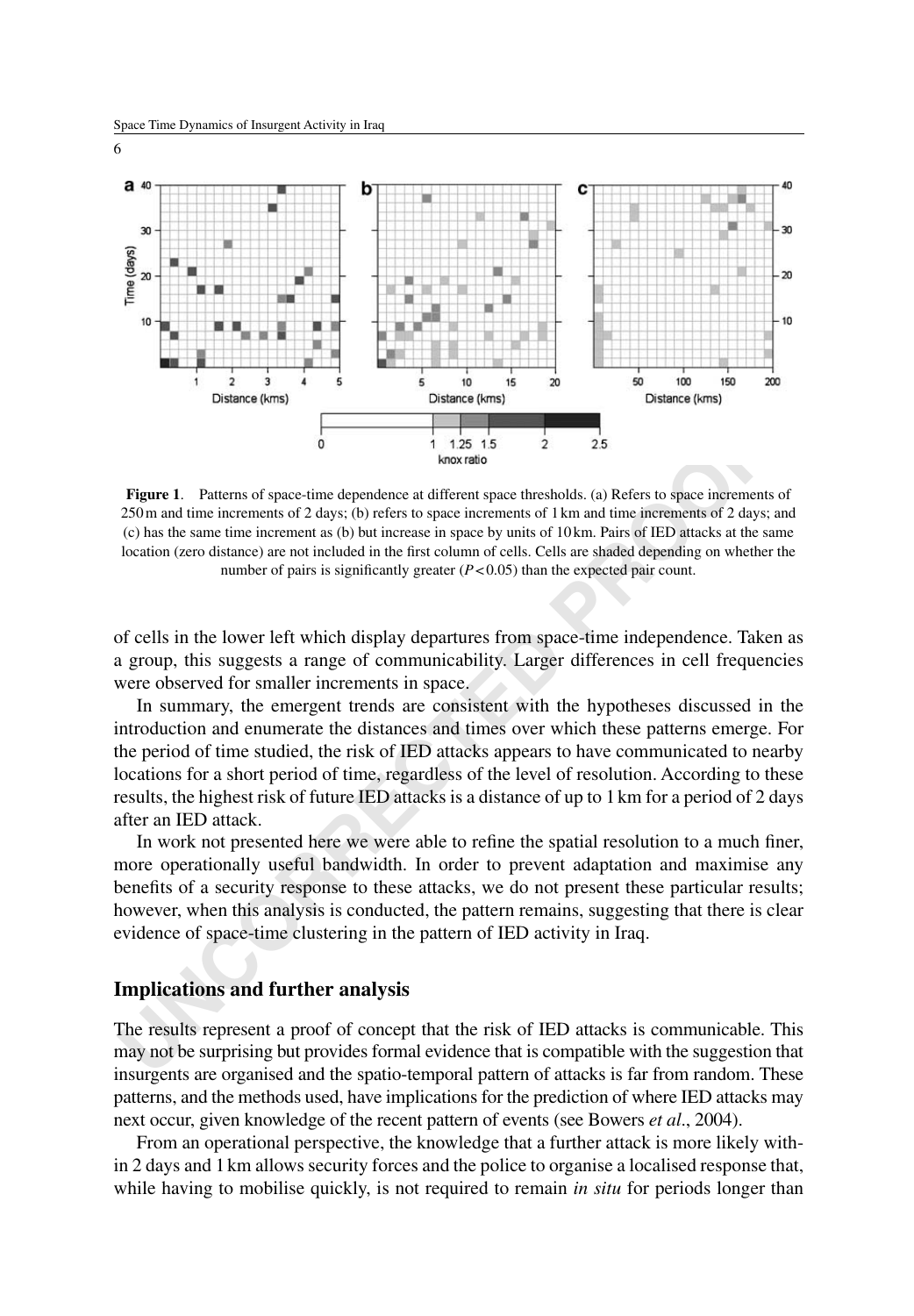a few days. Furthermore, it also provides an opportunity to mobilise local community resources and request extra vigilance from the local community. It is known that community vigilance after destructive incidents often wanes after time, but in this case the evidence suggests that it is only required for a few days so the natural vigilance decay that occurs when nothing happens or as time passes is not an issue.

 From a theoretical perspective, it is revealing to discover that terrorist attacks in an insurgency environment appear to follow basic principles originally explored for the description of property crime. Terrorist attacks appear to follow basic patterns that reflect rational choice target selection and Zipf's least effort principle. While the authors are not aware of any articulation that insurgent attacks should be fundamentally different than other criminal and aberrant behaviour, it is reassuring to produce evidence that these patterns hold. As a result, we suggest that it may prove fruitful to apply further thought and crime reduction principles from environmental criminology to the study of insurgent activity.

 We suggest the following analyses be carried out to identify and understand patterns in insurgent incident data:

- (a) Sequential mapping in time of incidents (i.e. mapping " time slices " of data) to determine whether some areas have a stable level of risk, and in particular, or whether there exist seasonal patterns to the location of insurgent activity.
- External terminology to the study of the study of the study of the study of the study of insurgent that it may prove fruitful to apply further thought and crime reduction principle or the suggest the following analyses be (b) Sequential mapping of *pairs* of incidents that occur close in both space and time to see if they follow the same or different vectors revealed in part (a). This is critical. If these near repeats are the product of hot spots, then there is little point in using an esoteric model (used here) when basic techniques (kernel density estimation) could be employed. We feel there is little danger of this occurring for a range of reasons, not least that the observed space-time clustering suggests that risks are not elevated for long periods of time as they are in hot spots.
- (c) Only pairs of attacks are considered in this analysis; in future research it would be possible to extend the methodology to examine longer event series (say 3, 4, 5, or more events that occur close to each other in space and time) to help us understand more precisely how the risk of attack spreads.
- (d) In further analyses, additional data for an extended period of time should be used. This would help validate the reliability of the findings and also determine if seasonal patterns emerge.

 There may very well be alternative reasons, other than the least effort principle suggested here, to explain the patterns of IED risk communicability. The sectarian nature of the Iraqi insurgency could dictate the rhythm of IED events, or the patterns might be influenced by coalition troop movements or actions. In any case, the data used for this analysis were not sufficiently detailed to provide causal insight. However, until an appropriate data source is identified, the simplest explanation for the patterns observed is that insurgents are constrained in space and time and select targets in a rational fashion.

#### **Acknowledgements**

 The authors would like to thank Jeff Reichman and Aiden Sidebottom for comments on an earlier draft of this paper, and two anonymous reviewers for helpful comments.